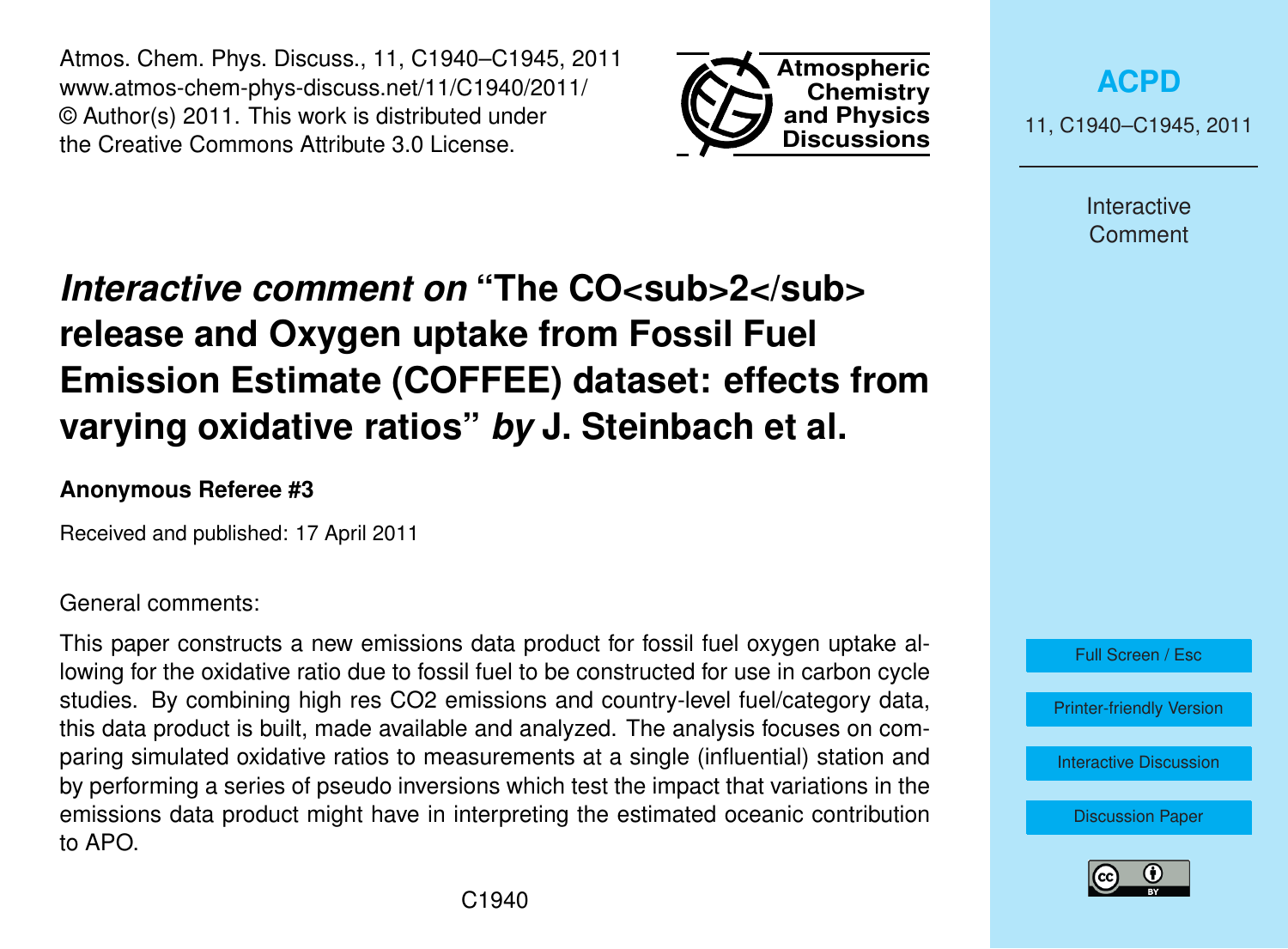This is a solid contribution to the literature on this subject and the authors have done a good job at both creating a new dataset (thanks are deserved for making is public) and performing some analysis with it. It should be published after some modifications, which are noted in both the scientific and technical comments. Much of this hinges on a better description in places of how the dataset was created and how some of the analysis was performed as it was difficult to follow the description in its present form.

Specific scientific comments:

I remain mostly skeptical of the seasonal interpretation. This goes back to the way that sub-annual structure was included in the COFFEE data product from the outset. This appears to be based on the time structure in the Netherlands with some modification. This seems bordering on being a bit ad hoc. Firstly, how the time structure of the Netherlands was constructed should be included in the paper given the important of this to the results. Furthermore, there are high resolution sub-annual data to which this could be compared (European inventory, Blasing et al Gurney et al). Finally, the modification that was performed for the rest of the world needs a better description.

I question the validity of figure 3a. It seems that much of the long-term time variations were based on country-level extension in time. How can a pixel-level trend be determined? I also am a bit confused by figure 3b or more specifically the discussion regarding uncertainty associated with figure 3b. I am not sure if the three lines are statistically different given what manning and keeling suggest as absolute uncertainty. But, since I had trouble seeing the lines in the figure and the discussion on this point was not clear to me, I may be misunderstanding.

Technical comments:

Page 2, lines 8-10: grammar is a problem in this sentence

Page 2, line 13: should you not have a delta symbol in the denominator of this expression?

11, C1940–C1945, 2011

Interactive **Comment** 

Full Screen / Esc

[Printer-friendly Version](http://www.atmos-chem-phys-discuss.net/11/C1940/2011/acpd-11-C1940-2011-print.pdf)

[Interactive Discussion](http://www.atmos-chem-phys-discuss.net/11/6187/2011/acpd-11-6187-2011-discussion.html)

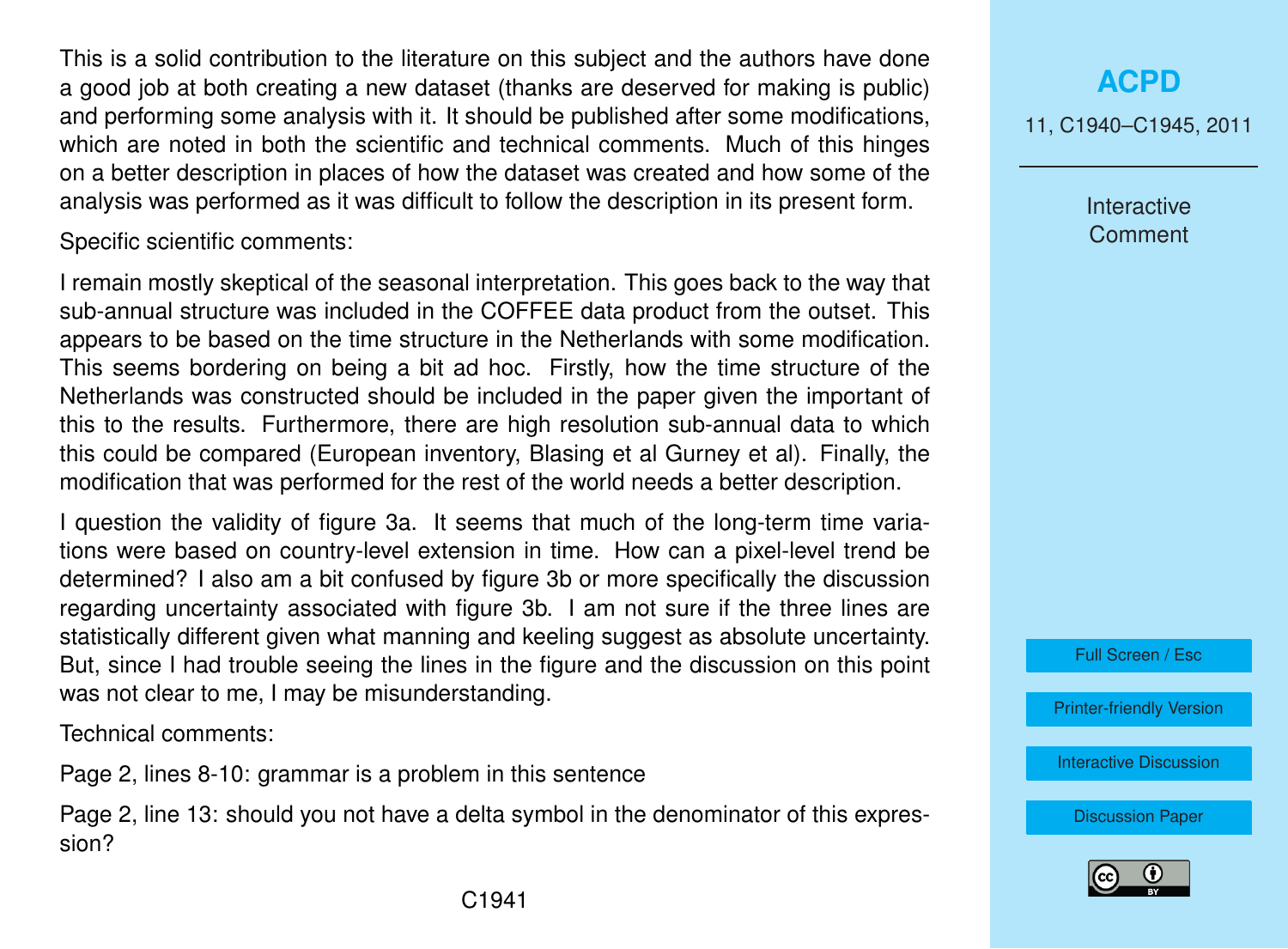Page 2, line 14: "... whereas it is  $\alpha$ F=1.4 for fossil fuel..."

Page 3, first para: I find this discussion a bit confusing as you seem to be suggesting these ratios are now inferred ratios from atmospheric measurements? A bit more clarification would help here. The last sentence suggests that these are calculated from CDIAC values. So, I assume that the OR is based on measurements that when combine with emission estimates from CDIAC result in the calculated OR? Again, I think just some clarification would help.

Page 3, line 9: I think you need to close a parentheses.

Page 3, line 13: "...global maps of the oxygen uptake..."

Page 3, line 28: "... with oxidative ratios at the national level.."

Page 3 line 29: Start the sentence with "high resolution CO2 emissions. . ." this will make it clear that this is tied to the phrase in the previous intro sentence.

Page 4, line 6: "... cement production data at the national level.."

Page 4, 1st para: pretty heavy extrapolation... any worries about this? It is worth a comment, I think.

Page 4, line 13: instead of "sorts" use "categories".

Page 5, line 15: "...uptake at the gridcell level..."

Page 5, line 16: "..year were multiplied by the obtained. . ."

Page 5: an equation might be helpful here to show the relationship between the high res CO2 and the country/fuel derived OR to get the O2 uptake.

Page 5, line 19 and forward: The temporal structure appears to be very ad hoc. Sounds like using the Netherlands as the template with some adjustment. On line 24, suppression in lower latitudes is referred to and done where "reasonable". This is vague and warrants some further description as the time structure is critical to such a dataset.

11, C1940–C1945, 2011

**Interactive Comment** 

Full Screen / Esc

[Printer-friendly Version](http://www.atmos-chem-phys-discuss.net/11/C1940/2011/acpd-11-C1940-2011-print.pdf)

[Interactive Discussion](http://www.atmos-chem-phys-discuss.net/11/6187/2011/acpd-11-6187-2011-discussion.html)

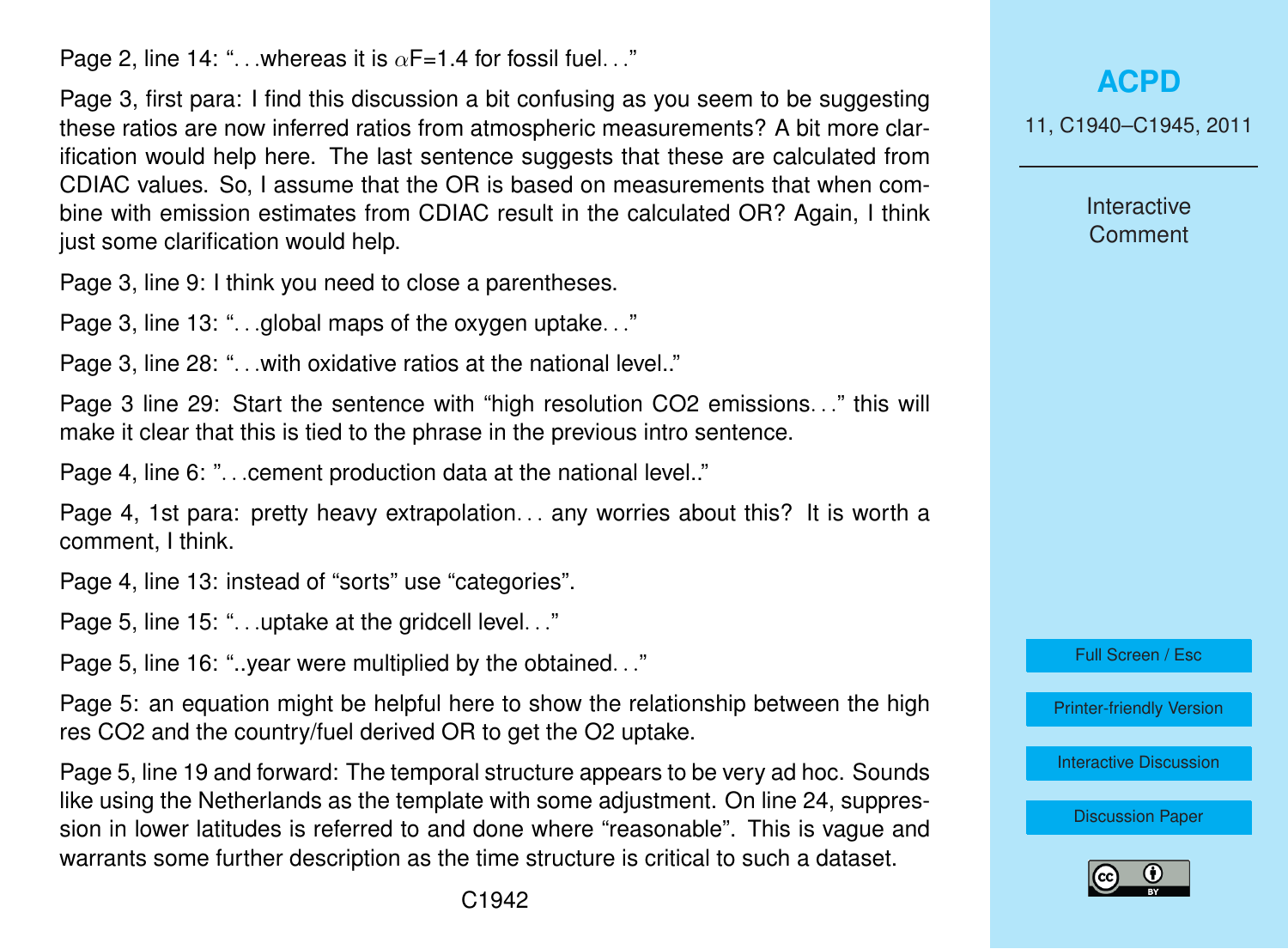Page 5. line 30/31: I would not the download website here as well as where you have it in the conclusions portion of the paper.

Page 6, line 14: strike "expectedly"

Page 6, line 18: comma needed after "India"

Page 6, line 21: strike "in the plot".

Page 7 line 8: strike "merely" and "only".

Page 7, lines 4-26: since this is all based on the time structure of a small country, the Netherlands, I recommend caution in interpreting the time structure from your global map. It is somewhat tautological. For example, the depressed seasonality in the tropics is nothing more than a reflection of what you imposed. Also, how might this compare to high res country treatments such as Gurney et al or Blasing et al for the US? You can note all of the time structure but you must reiterate that this is nothing more than the Dutch time structure. This also places emphasis on explaining how that time structure was created (in EDGAR).

Page 7, line 27-31: But, if the pixel-level data were built from 2001 on with a countrylevel time series, how can you honestly calculate a pixel-level trend? You don't have the resolution in time at the pixel level (it is country-level time extension). This is a bit misleading it seems to me.

Page 8. Line 24-28: I wonder if the lines in 3b are actually statistically different from each other. CDIAC states 10% uncertainties. . . this would imply that there isn't much difference between these. Error bars would help to convince the reader that these are actually different. My suspicion is that they aren't. If you take the manning and keeling uncertainty yuou quote in the next para these don't appear to be different. Add in the uncertainty in the CO2 emissions and I think you can't separate them at all.

Page 8, line 32: I think you want to note that this is the most recent sink estimate that incorporates APO. There are many estimate of carbon uptake and many of these vary

C1943

### **[ACPD](http://www.atmos-chem-phys-discuss.net)**

11, C1940–C1945, 2011

Interactive **Comment** 

Full Screen / Esc

[Printer-friendly Version](http://www.atmos-chem-phys-discuss.net/11/C1940/2011/acpd-11-C1940-2011-print.pdf)

[Interactive Discussion](http://www.atmos-chem-phys-discuss.net/11/6187/2011/acpd-11-6187-2011-discussion.html)

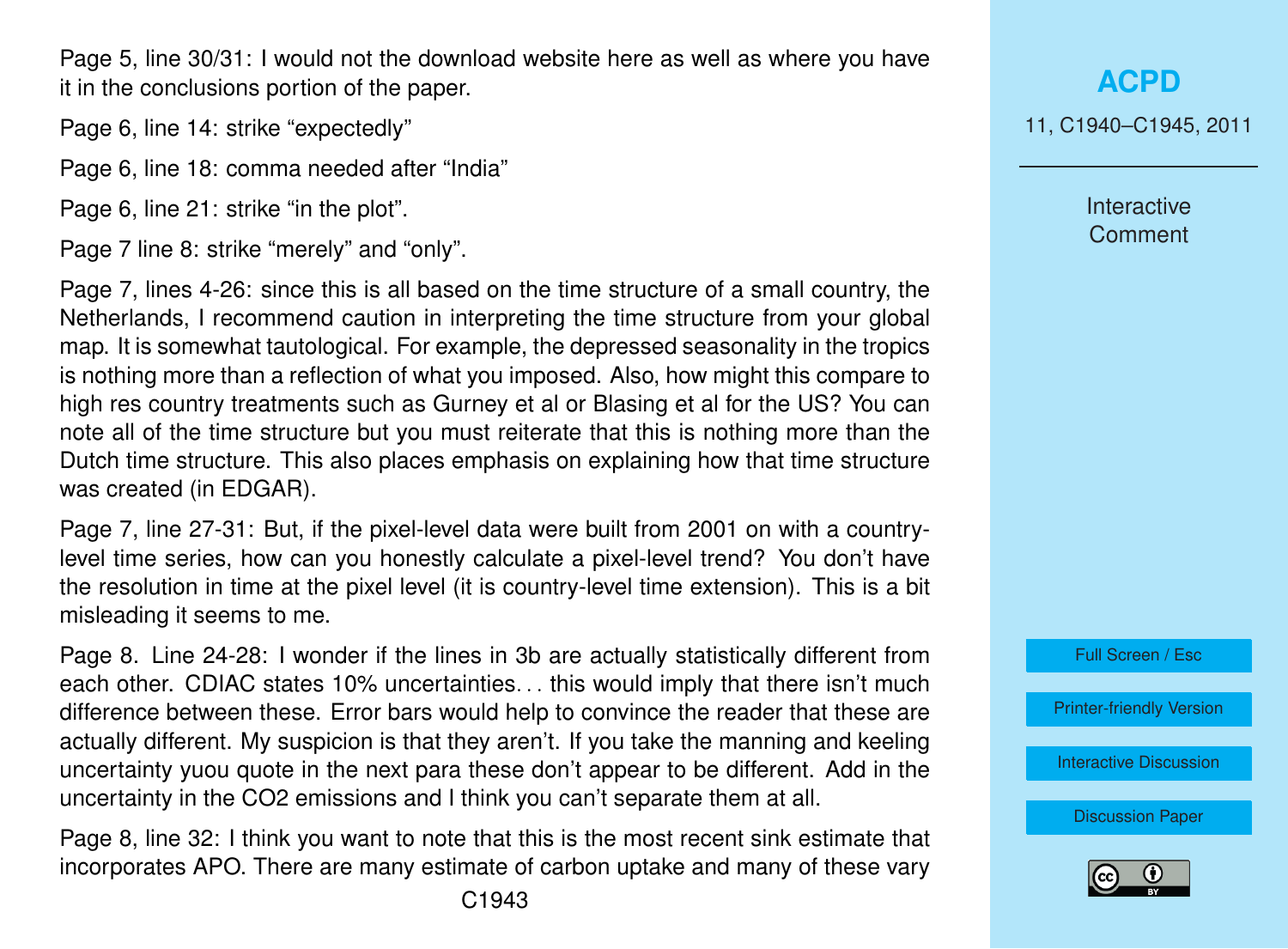from the manning and keeling estimates.

Page 9, 1st para: this clearly relates to my comment above. . .. But, this puzzles me further. It seems to me that you are using the IAV as a form of uncertainty? You seem to agree that the uncertainty that manning and keeling identify is the dominant but go on to state that this cannot be quantified for coffee. But, it seems that the 0.04 value could be used and worked into figure 3. You appear to have done that but I cannot make out any other lines on the plot as the color is very weak.

Page 10, lines 1-13: you use "perceived" in 3 places in this para (and in figure 4, figure 5). I am not sure what is intended by this word. Do you mean "simulated" perhaps? Or maybe "calculated"??

Page 10, lines 6-8: I cannot understand what regression is being performed. It seems like perhaps a regression over time is being performed on the oxidative ratio as derived from the simulation? And this time regression is of 5 days duration? So, 5 points? The purpose of this is to capture the OR coming from a surface gridcell rather than a mixture of sources as might be expected from an ambient measurement? This section needs a lot more explanation as it appears critical to the subsequent discussion and conclusions. It is hard to interpret figure 5 without a better explanation of this.

Page 15, line 7: the word should be "assess" not "access".

Page 17, line 21: "...emission ratios from COFFEE results from differences in the ..."

Page 19, line 7: recommend citing the european high res inventory and/or the USvulcan inventory here.

Page 16, line 23: I have to question the utility of this section given that the time structure of the underlying CO2 emissions was produced from a very limited and nearly ad hoc application. It seems to me that interpretation of the seasonality is directly dependent upon the approximations and assumptions used to construct the sub-annual time structure in COFFEE.

#### **[ACPD](http://www.atmos-chem-phys-discuss.net)**

11, C1940–C1945, 2011

Interactive **Comment** 



[Printer-friendly Version](http://www.atmos-chem-phys-discuss.net/11/C1940/2011/acpd-11-C1940-2011-print.pdf)

[Interactive Discussion](http://www.atmos-chem-phys-discuss.net/11/6187/2011/acpd-11-6187-2011-discussion.html)